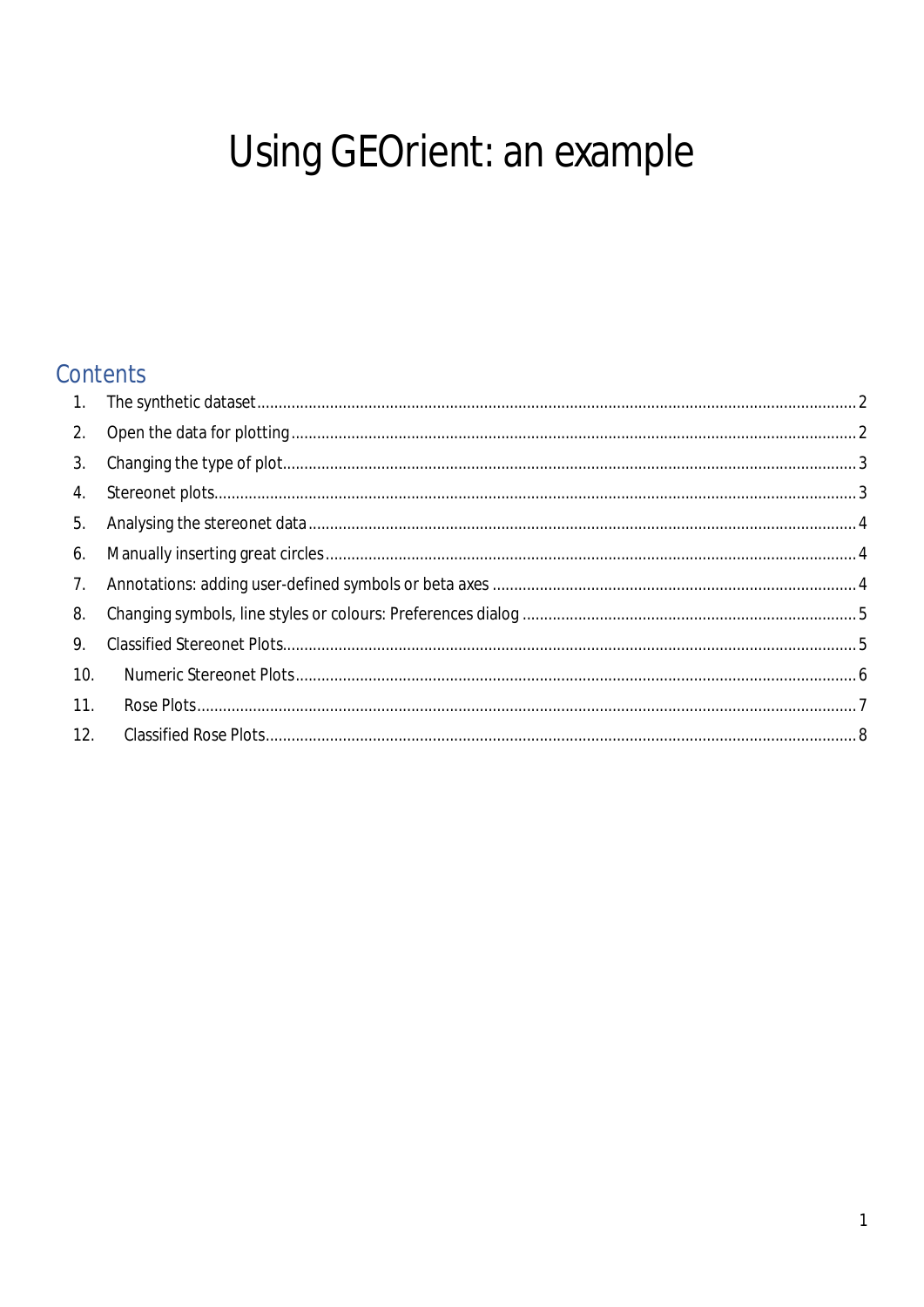#### <span id="page-1-0"></span>1. The synthetic dataset

Consider the following set of dummy data. It is shown here in an Excel spreadsheet format, but could equally be in a textfile (.TXT; .CSV, etc) or in any other data table in almost any type of application (e.g. ArcGIS; MapInfo; Microsoft Access; Micromine; Oracle;….). Only the first 10 rows of data are shown.

In this dataset, there are some primary orientation data in columns 2 & 3 and some associated data in columns 5 & 6. All other columns contain data we are not interested in.

The primary orientation data might represent planes, or lines, or we might just be interested in plotting the directions as rose diagrams.

In this instance, the Conventions I have used are dip and dip direction for planes (or plunge and plunge direction for lines). Your data conventions might be different and can be set in the Conventions Tab after you open the data.

#### <span id="page-1-1"></span>2. Open the data for plotting

If the data already exist in a text file, then open it using the File.. Open menu, or the Open file button. This action will open the File Formatting dialog.

More commonly, it is easier to just copy the data block from the source table and paste it into GEOrient. To do this:

- 1) Select and copy the data block in the spreadsheet
- 2) Open GEOrient and select Blank Plot (either from the icon button or from the File menu). The plot will open initially as a blank stereonet circle, even if you only want to plot the directions as a rose diagram.
- 3) Select Paste External Data, either from the Edit menu or by hovering over the blank plot and pressing the right mouse button.

Initially the File Formatting dialog will open on the first tab as in the figure above, but to ensure that we indicate the correct structure of our data, open the DataFormats tab.

- 1. Check that the data columns are displayed separately. If they aren't in separately numbered columns, then you may need to change the Delimiter character. Since I have copied these data from an Excel spreadsheet they are in Tab-delimited form. But if your data is from a CSV file, for example, you would need to indicate the delimiter as a comma.
- 2. Check the type of Primary data. Initially here, I will treat the data as Planes in the first example.

 $\mathbf{1}$  $\overline{\mathbf{2}}$ R  $\overline{a}$ 5 6  $\overline{z}$ Dip **Bed** DataID /Pl Direction Other data Lithology thickness Other data  $1 \overline{49}$ 48 otherstuff1 sstone 18 morestuff1  $2 \overline{22}$ 68 otherstuff2 sstone 16 morestuff2 44 otherstuff3 siltstone 9 3 86 morestuff3 34 otherstuff4 siltstone 11 morestuff4 4 59 5 35 206 otherstuff5 coal 3 morestuff5 6 75 42 otherstuff6 coal 11 morestuff6  $748$ 9 213 otherstuff7 marl morestuff7 8 16 190 otherstuff8 marl 3 morestuff8  $951$ 66 otherstuff9 sstone 8 morestuff9  $10<sub>7</sub>$ 41 otherstuff10 sstone 13 morestuff10

| Planes         | Plot data as: |     | Primary dola set<br><b>O</b> Directions<br># Plane<br><b>CLIMB</b> | Symbol<br>Change.          | <b>Cancel</b>                            |
|----------------|---------------|-----|--------------------------------------------------------------------|----------------------------|------------------------------------------|
|                |               |     | No Secondary Data<br>Appended data                                 |                            | Detaults                                 |
|                |               |     |                                                                    |                            |                                          |
|                |               |     |                                                                    | Use saved column settings. |                                          |
|                |               |     |                                                                    |                            |                                          |
| <b>OlatalD</b> | Dig/Pl        |     | Direction Other data Lithology                                     | Bed thicks Other           |                                          |
|                |               | 49  | 48 otherstuff! salone                                              |                            |                                          |
|                |               | 22  | <b>68 otherstuff, estone</b>                                       |                            |                                          |
|                |               | BE. | 44 othorstuff, allatone                                            |                            | 18 morest<br>16 morest<br><b>Simonal</b> |

| Primary data set<br><b>Directions</b><br>C Plane<br>∩ Line | <b>Columns:</b>                                 | <b>C</b> None<br><b>C</b> Line | Secondary data set<br><b>C Line Pitch in Primary Plane</b><br><b>Cline Trend in Primary Plane</b><br>C Line as 360° Hade in Prim Plane | Columns:  |                                                   | Cancel<br>0K<br><b>Definite</b> |
|------------------------------------------------------------|-------------------------------------------------|--------------------------------|----------------------------------------------------------------------------------------------------------------------------------------|-----------|---------------------------------------------------|---------------------------------|
| din                                                        | direction<br>First row contains column headings | C Plane                        | olunge                                                                                                                                 | direction | Save column settings<br>Use saved column settings |                                 |
|                                                            | $\overline{z}$                                  |                                |                                                                                                                                        | ь         | Б                                                 |                                 |
| <b>DataID</b>                                              | Dip/PI                                          | <b>Direction</b>               | Other data Lithology                                                                                                                   |           | <b>Bed thicks Other</b>                           |                                 |
|                                                            | 49                                              |                                | 48 otherstuff1 sstone                                                                                                                  |           |                                                   | 18 morest                       |
| 2                                                          | 22                                              |                                | 68 otherstuff, astone                                                                                                                  |           |                                                   | 16 motest                       |
| ä                                                          | 86<br>59                                        |                                | 44 otherstuff, siltstone<br>34 otherstuff4 siltstone                                                                                   |           |                                                   | <b>9</b> morest<br>11 morest    |

- 3. Now indicate which columns the different parts of your data are in. The default will be to show columns 1 and 2 as the dip and direction columns, but here I need to set the dip in column 2 and the direction in column 3. [These column numbers can be set manually but can also be quickly set by first clicking on the Column dropdown combo and then by clicking on the column heading in the data table below].
- 4. Check the box indicating that the first column contains the column headings. It doesn't matter whether or not you do this. As that headings row is non-data, GEOrient will not plot it anyway.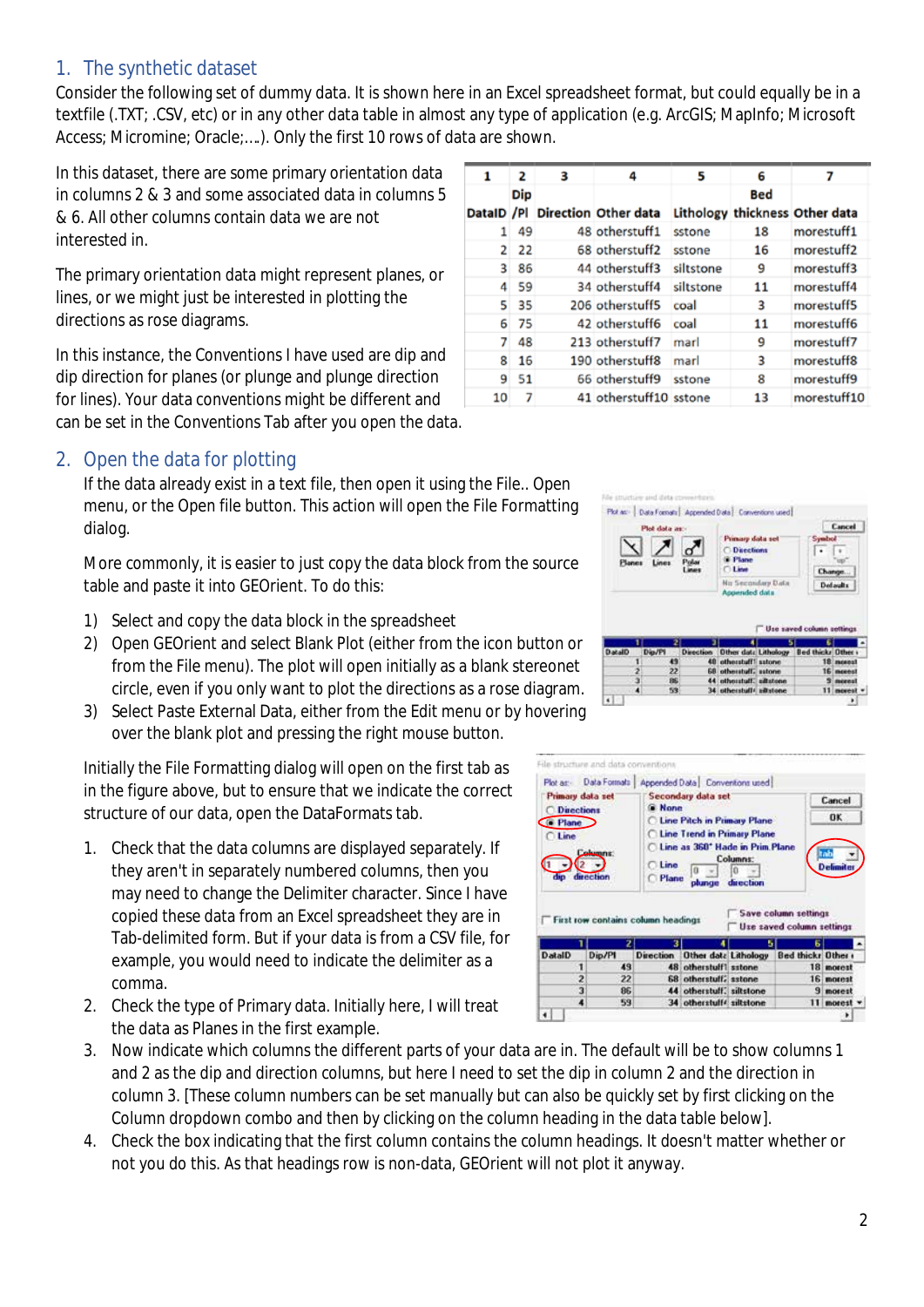If we are going to use the alphanumeric data in the Bed lith column or the numeric data in the Bed thickness column then we need to indicate these columns as Appended Data. Open the Appended Data tab.

life shoutbase and data a

- 1. Check the numeric value checkbox and give a name to the numeric value if you wish and indicate which column it is in (here it is 6).
- 2. Do the same for the Lith column. Here that data is in column 5

We now have fully described the structure of our data so return to the first 'Plot as:' tab. In this instance we have indicated that our data are planes, so we will plot them as planes using the button with the strike/dip symbol. [Note that it is quite possible to choose to plot the data as lines. In this instance the dip and dip direction will be plotted as lines].

The data will now display in the stereo circle as points. These will be poles if you have chosen to plot the data as planes or will be lines if you have chosen either the Line button or the Polar Line button. Lines are for axial data, where the sense of direction of the line is immaterial (for example, fold axes). Polar Lines are where the sense of the line is important (such as current directions, or sense of slip vectors in fault data).

#### <span id="page-2-0"></span>3. Changing the type of plot

We can choose to display these plane data as different types of plot display using the buttons in the toolbar. It is at this point that I would select the Rose Diagram button to plot circular histograms of the direction data. I will describe that in another section.

#### <span id="page-2-1"></span>4. Stereonet plots

I most commonly choose to show plots as contoured gridded density plots (using the button with the red arrow). When you first plot the data with this button it will show a sparse density grid. To get the type of display shown here I increase the grid density to a high number using the textbox with the blue arrow and its associated slider bar.







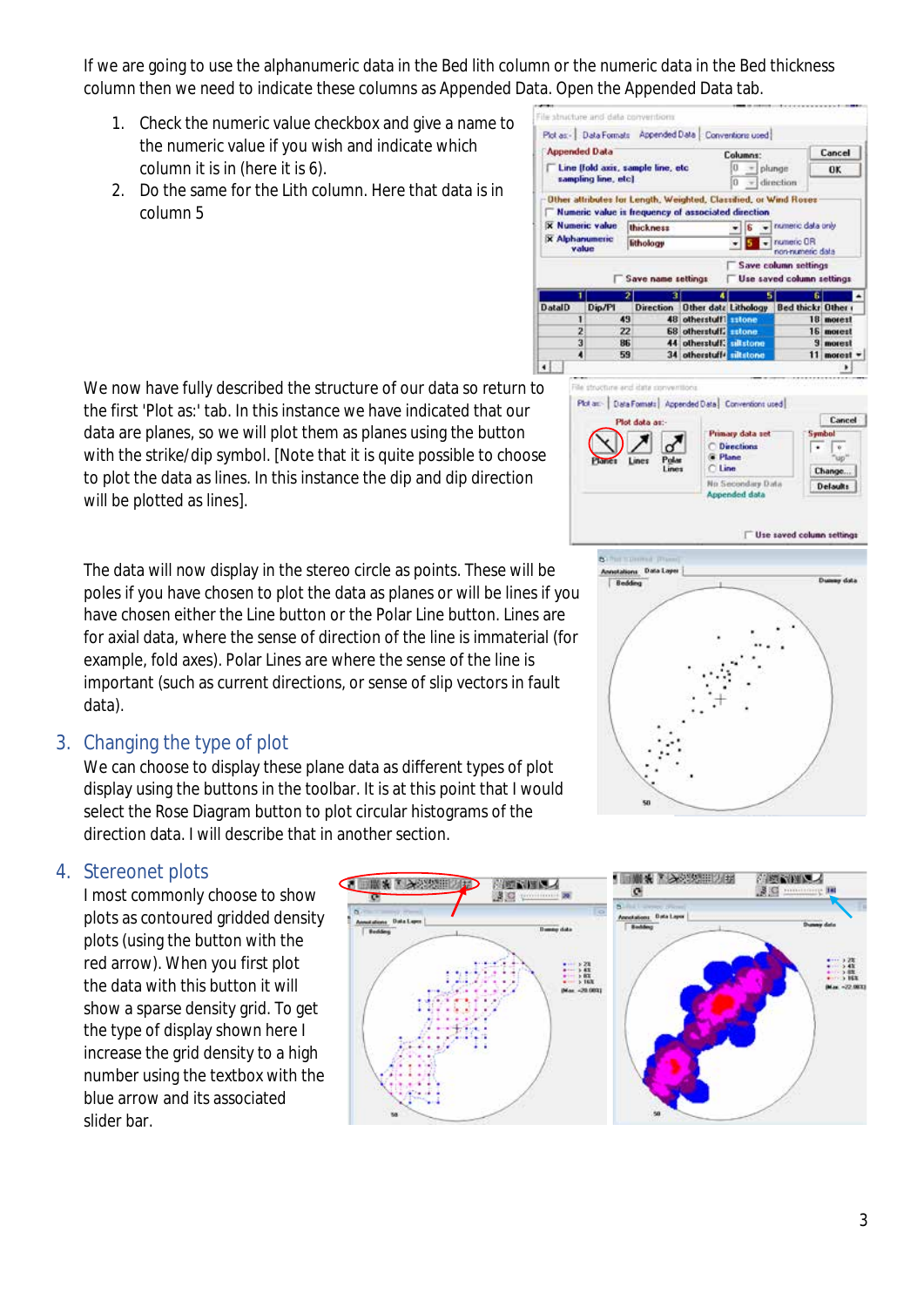#### <span id="page-3-0"></span>5. Analysing the stereonet data

The bedding data here show a great circle spread of poles, which would indicate a cylindrical fold. To quantify that we can overlay a calculated great circle, a calculated beta axis, or our own manual great circle overlays.

- 1) Use the girdle button (red circle) to open the girdles panel.
- 2) Check the Calc.Girdle and Beta axis checkboxes to add the calculated features.

The beta axis is the calculated orientation of the fold axis, which here plunges shallowly to the southeast (9-132). The girdle contains two distinct point maxima of unequal size. These maxima would be the orientation of the fold limbs, with the larger maxima being a longer

limb. Thus, we have an inclined asymmetric fold plunging shallowly southeast. The longer limb dips shallowly to the southwest and the shorter limb steeply to the northeast. That is, these folds verge to the northeast.

I'd like to add manual great circles to represent the orientation of the fold limbs and an estimate of the orientation of the axial plane, which will pass through the fold axis (the beta) and lie a little closer to the longer limb than the shorter limb. I'd like these manual great circles to have a different style to the default dashed lines, so I change these in the Preferences dialog (see section below).

#### <span id="page-3-1"></span>6. Manually inserting great circles

User-defined great circle girdles can be plotted either by manually filling in the orientation text boxes or by pointing and clicking. It is generally easier to point and click.

- 1) Double-click in one of the Girdle textboxes (e.g Girdle 2 blue circle); hold down the shift key and using the right mouse button click in the centre of the larger central point maximum (blue arrow). This will insert a great circle whose pole is the point you just clicked on. [Read the help file for the various point and click options, or just experiment].
- 2) Do the same for the smaller southern maximum (red arrow). Double click on the Girdle 3 textbox, and Shift-Right-click on the centre of the maximum (red arrow).
- 3) We can only estimate the orientation of the axial plane, but we add a third great circle by Shift-Rightclicking at an appropriate point on the calculated best-fit girdle (green arrow) such that it adds a great circle that lies somewhat closer in orientation to the shallow limb than to the steep limb (green).

#### <span id="page-3-2"></span>7. Annotations: adding user-defined symbols or beta axes If you wish to ignore the calculated girdles and the beta axis, then

uncheck those checkboxes and add them manually. To use your own beta axis, you need to add it as an annotation. Annotations are point symbols that are added in their own layer.

Open the annotation tab on the plot itself. New points are added by using the Alt key with either the left or right mouse button. Be careful to make sure that you have the Annotation tab selected as else you will be adding points to the dataset itself. When selected, the annotation tab has a red line beneath the

word 'Annotation'. Here I have added a cross, perhaps to represent the orientation of a horizontal trench from which the data were derived.





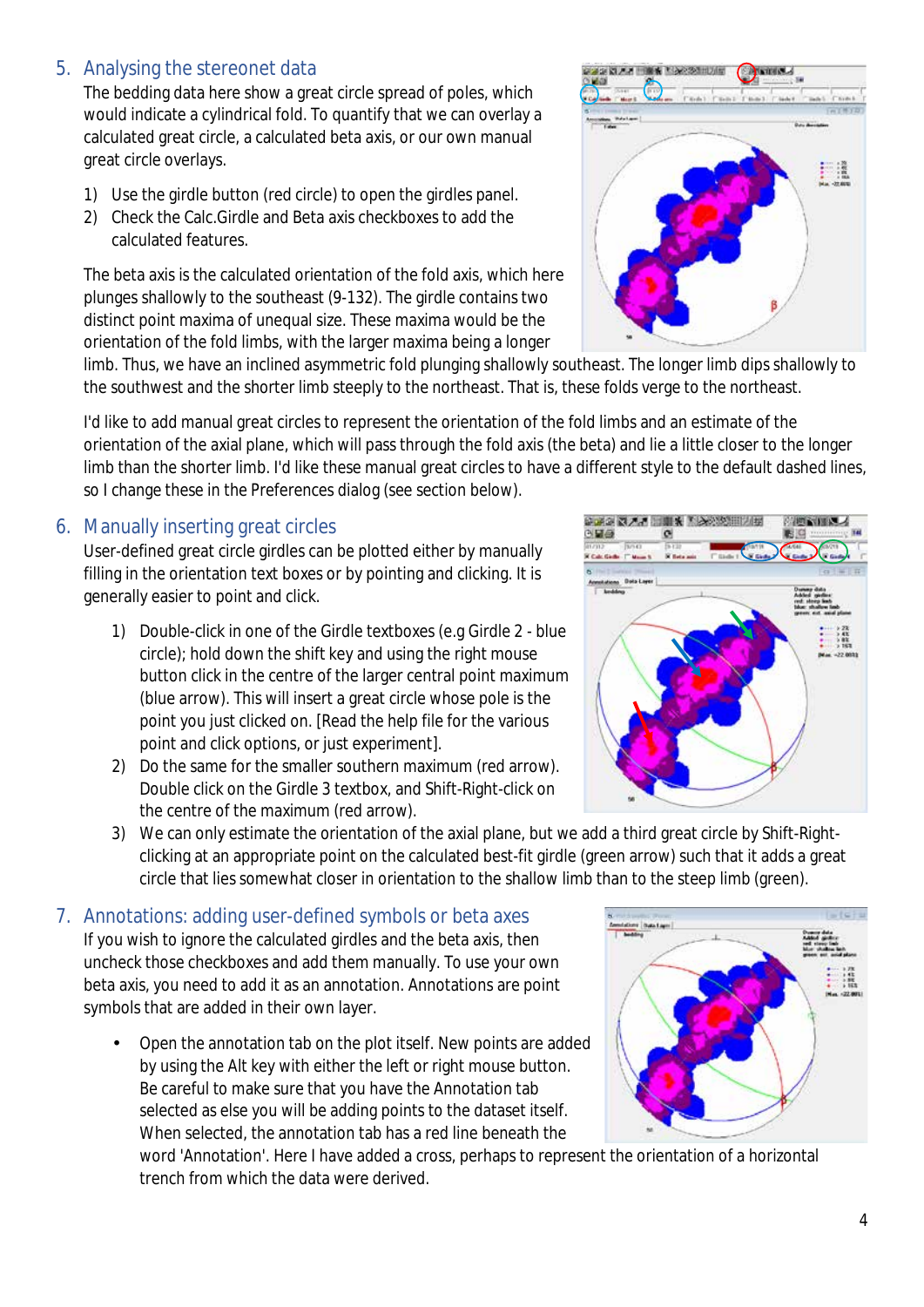#### <span id="page-4-0"></span>8. Changing symbols, line styles or colours: Preferences dialog

In the figures above, I have changed the weight and colour of lines and symbols. To do this I have changed their values in the Preferences dialog. To access this dialog, hover over the plot, right click the mouse button and select Preferences… from the drop-down menu. The Preferences option is also available from the Edit menu.

To change lines on the plot:

Open the Lines tab in the preferences dialog and change the style, colour, and weight of the girdles you wish to modify. Here I will set girdle 2, 3, and 4 to blue, red, green solid lines with a thickness of 2 pixels. Click inside each of the textboxes in turn, then select the solid line style, then adjust the Width slider to the second tickmark, then click on the desired colour. Then repeat for any other lines you wish to change. Press OK when done.

To change symbols on the plot:

On the first Symbols tab, follow a similar procedure to change the symbols you want to use. Note that the symbol labelled Beta axis refers to the calculated beta axis. Here I have added a second, differently coloured beta axis as a Right-click annotation symbol so that I can use it as a manually-added beta if I don't agree with the location of the calculated axis. [Note that the beta symbol character does not display on many computers. It is the symbol in the lower right cell of the set of available symbols (circled in red).



In this same Symbols tab, I have reset the colours of some of the point symbols that I want to use. Other tabs in this Preferences dialog allow a large amount of flexibility in how your plots look.

In most instances the stereonet at this point is all you want. But we have Appended data that we can use to

delve deeper plotting either simple **classified stereonets**, or **numeric stereonets**. The use of these options is described more fully in the Help dialog.

#### <span id="page-4-1"></span>9. Classified Stereonet Plots

Classified stereonet plots allow you to modify the plots by including the Appended data. In its simplest form we will simply colour the plotted poles by the Lithology column, or even by ranges in the numeric data.

- 1) Select the Data Classification button in the toolbar (or the *Show Data Classification dialog* item under the View menu).
- 2) Set the number of base classes you want to use. GEorient will attempt to prepopulate the textboxes. Here I have set 4 base classes for the Appended alphanumeric data in the Lith column. I have set 5 base classes for the numeric data and manually reset the data ranges for each.
- 3) Click the Classification that you want. Here I have selected 'Classify by lithology'. Press **GO**.



OK.

Save cettings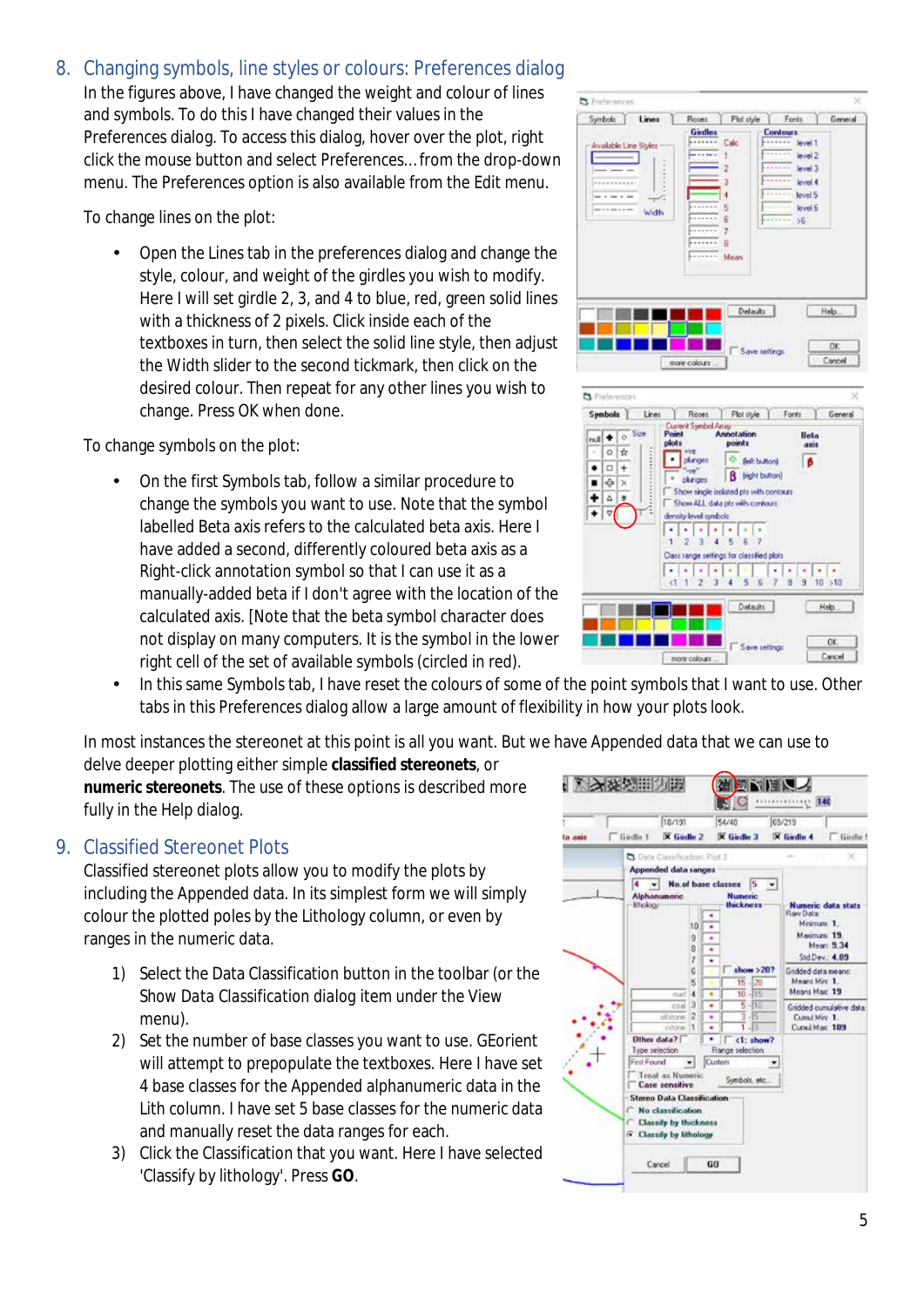If I selected' Classify by thickness' I would be presented with a dialog extension that allows me to select 'Classified data points'. This option will treat the numeric ranges as coloured points in the same way as the lithology above.



#### <span id="page-5-0"></span>10.Numeric Stereonet Plots

When I choose 'Classify by thickness', which is a numeric value, I am presented with an expanded Classification dialog that provides me with options to plot or contour the actual numeric data. In some situations, this provides a powerful tool, such as when the orientation of veins also includes their thickness and assay values.

Numeric Stereonet plots are a variant of Gridded Density plots. At each grid point, the values associated with any vectors (lines or normals) that lie within the counting cone are plotted.

- 1) Choose whether the grid values are to be the 'Cumulative' sum of all vectors lying within the counting cone, or the 'Mean' value of those vectors
- 2) Reset the Numeric ranges as these will be different for Means or Cumulative totals. In this instance, the Cumulative values are chosen, and the range of values is 1-109.
- 3) Select how to display the data. In the first plot (right) I have chosen 'Gridded values'. The density of the grid is still set from the previous stereonet plot.

In this instance, the cumulative thickness of the beds at each grid point is not particularly surprising. The point maxima in the plot coincide with the point maxima in the frequency plot, so the maximum cumulative thickness simply corresponds to the maximum frequency.



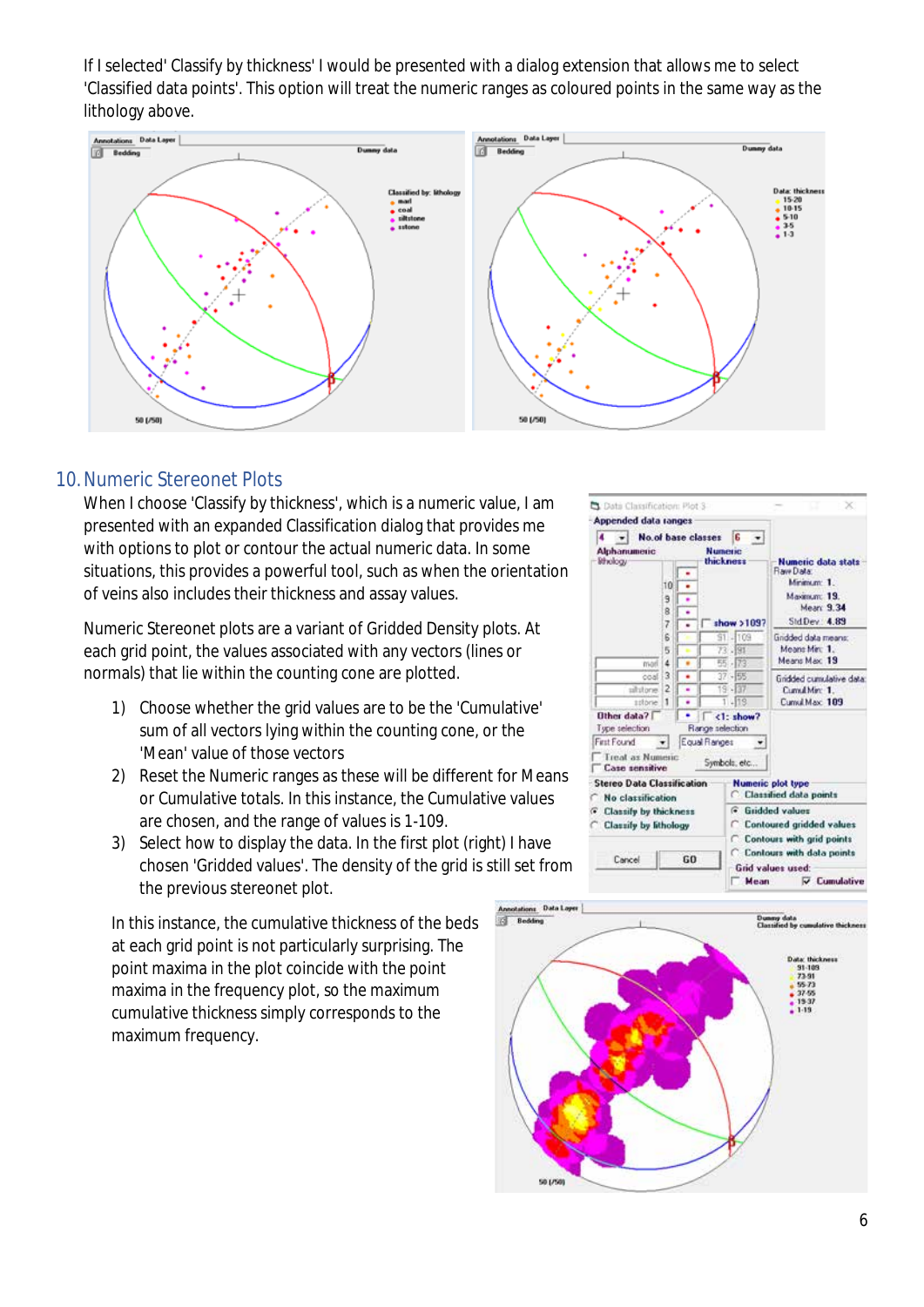#### 4) But it is a little more meaningful, in this instance, to look at the mean thickness by orientation. In this plot I have chosen 'Mean thickness', and have reset the ranges from 0-19 accordingly.

In this instance, there is a clear relationship between the Mean thickness of the beds and the position in the fold. The yellow maximum corresponds to the hinge area of the folds. [This would be a clear indication of non-parallel folds and a component of flattening].

### <span id="page-6-0"></span>11.Rose Plots

Any stereoplot can be shown as a Rose Plot of the directions by selecting the Rose button in the toolbar (red circle). Here we have indicated that our data were planes when we loaded them, so the Rose plot shows a histogram of the strikes, not a terribly useful way to look at this 3D data.

In order to demonstrate rose plots, I will reload the same data, but this time I will indicate that they are directions only, and will plot them as Polar Lines (i.e as vectors). The Appended data will remain the same.

**Dask** a sie .<br>Pêrk în Pri than saved a 公式(X) × 天町 問題に行き入り取り 0回5

The first time you plot these data they will be displayed around the edges of a stereonet circle. Select the Rose plot button to display them as a rose diagram. The initial Rose plot will be a simple Frequency-Azimuth plot. An additional Rose Diagram dialog will be displayed that allows you to reset the rose parameters and style, and to select other plotting options.

Because we have additional appended numeric data (the bedding thickness), this dialog will display additional options for plotting various thickness parameters. Below I have

chosen (red circle) to overlay the Mean thickness plot over the Frequency azimuth plot.



产师合作家

通用 细胞

Rese

 $\mathfrak{g}$ 

信



.<br>Danny dels<br>Denchons